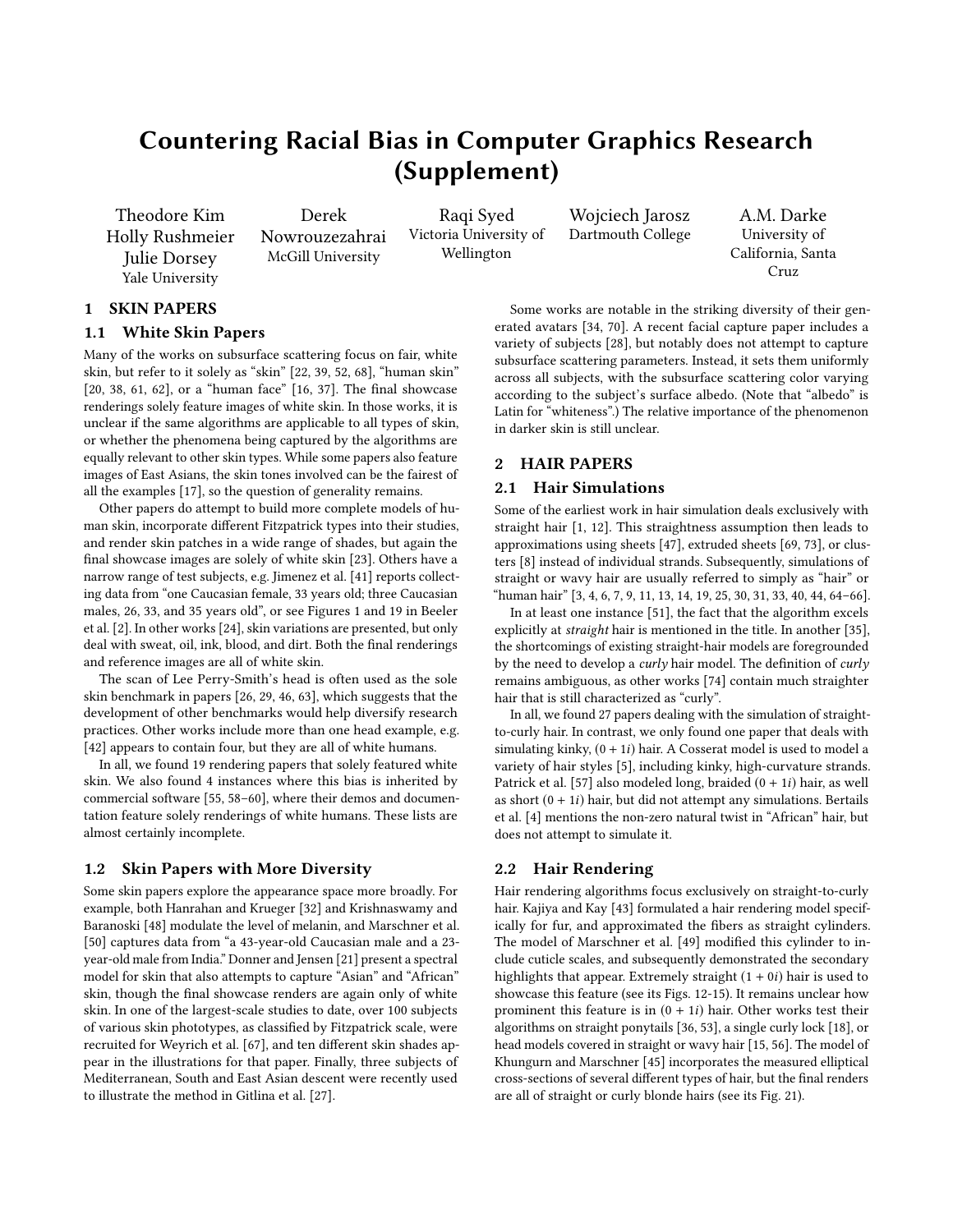Several works specifically focus on the subsurface scattering phenomena characteristic of light, blonde hair. The model of Moon et al. [\[54\]](#page-2-22) deals with "multiply scattered light [that] predominates in blond and other light colored hair", and Zinke et al. [\[75\]](#page-2-23) first observe that "particularly in dense, light-colored hair, multiple scattering provides a critical component of the hair color," before proceeding to develop a model for that case.

Recent work has revisited the problem of animal fur [\[10\]](#page-1-46), and in particular modified the model of Marschner et al. [\[49\]](#page-2-19) to include the medulla characteristic of animal fur [\[72\]](#page-2-24). The fur models have then been unified with "human hair" [\[71\]](#page-2-25) (see its Fig. 18), and the "human hair" presented is consistently straight.

In all, we found 14 hair rendering papers featuring straight-tocurly hair. This list is almost certainly incomplete. The only paper we found for rendering  $(0 + 1i)$  hair was the previously mentioned Patrick et al. [\[57\]](#page-2-18), which proposes a modified Kajiya-Kay model for dense, braided, and short, unbraided  $(0 + 1i)$  hair.

#### REFERENCES

- <span id="page-1-20"></span>[1] Ken-ichi Anjyo, Yoshiaki Usami, and Tsuneya Kurihara. 1992. A simple method for extracting the natural beauty of hair. In Proceedings of SIGGRAPH. 111–120.
- <span id="page-1-9"></span>[2] Thabo Beeler, Bernd Bickel, Gioacchino Noris, Paul Beardsley, Steve Marschner, Robert W Sumner, and Markus Gross. 2012. Coupled 3D reconstruction of sparse facial hair and skin. ACM Trans. Graph. 31, 4 (2012), 1–10.
- <span id="page-1-24"></span>[3] Miklós Bergou, Basile Audoly, Etienne Vouga, Max Wardetzky, and Eitan Grinspun. 2010. Discrete viscous threads. ACM Trans. Graph. 29, 4 (2010), 1-10.
- <span id="page-1-25"></span>[4] Florence Bertails, Basile Audoly, Marie-Paule Cani, Bernard Querleux, Frédéric Leroy, and Jean-Luc Lévêque. 2006. Super-helices for predicting the dynamics of natural hair. ACM Trans. Graph. 25, 3 (2006), 1180–1187.
- <span id="page-1-40"></span>[5] F. Bertails, B. Audoly, B. Querleux, F. Leroy, J.-L. Lévêque, and M.-P. Cani. 2005. Predicting Natural Hair Shapes by Solving the Statics of Flexible Rods. In Eurographics Short Papers. Eurographics.
- <span id="page-1-26"></span>[6] Florence Bertails, Tae-Yong Kim, Marie-Paule Cani, and Ulrich Neumann. 2003. Adaptive wisp tree-a multiresolution control structure for simulating dynamic clustering in hair motion. In Proceedings of the ACM SIGGRAPH/Eurographics Symposium on Computer animation.
- <span id="page-1-27"></span>[7] Florence Bertails-Descoubes, Florent Cadoux, Gilles Daviet, and Vincent Acary. 2011. A nonsmooth Newton solver for capturing exact Coulomb friction in fiber assemblies. ACM Trans. Graph. 30, 1 (2011), 1–14.
- <span id="page-1-23"></span>[8] Menglei Chai, Changxi Zheng, and Kun Zhou. 2014. A reduced model for interactive hairs. ACM Trans. Graph. 33, 4 (2014), 1–11.
- <span id="page-1-28"></span>[9] Johnny T Chang, Jingyi Jin, and Yizhou Yu. 2002. A practical model for hair mutual interactions. In Proceedings of the ACM SIGGRAPH/Eurographics Symposium on Computer animation. 73–80.
- <span id="page-1-46"></span>[10] Matt Jen-Yuan Chiang, Benedikt Bitterli, Chuck Tappan, and Brent Burley. 2016. A Practical and Controllable Hair and Fur Model for Production Path Tracing. Computer Graphics Forum 35, 2 (2016), 275–283.
- <span id="page-1-29"></span>[11] Byoungwon Choe, Min Gyu Choi, and Hyeong-Seok Ko. 2005. Simulating complex hair with robust collision handling. In Proceedings of the ACM SIG-GRAPH/Eurographics Symposium on Computer animation. 153–160.
- <span id="page-1-21"></span>[12] Agnes Daldegan, Nadia Magnenat Thalmann, Tsuneya Kurihara, and Daniel Thalmann. 1993. An integrated system for modeling, animating and rendering hair. In Computer Graphics Forum, Vol. 12. 211–221.
- <span id="page-1-30"></span>[13] Gilles Daviet. 2020. Simple and scalable frictional contacts for thin nodal objects. ACM Trans. Graph. 39, 4 (2020), 61–1.
- <span id="page-1-31"></span>[14] Gilles Daviet, Florence Bertails-Descoubes, and Laurence Boissieux. 2011. A Hybrid Iterative Solver for Robustly Capturing Coulomb Friction in Hair Dynamics. ACM Trans. Graph. 30, 6 (2011), 139–1.
- <span id="page-1-44"></span>[15] Eugene d'Eon, Guillaume Francois, Martin Hill, Joe Letteri, and Jean-Marie Aubry. 2011. An energy-conserving hair reflectance model. In Computer Graphics Forum, Vol. 30. Wiley Online Library, 1181–1187. Issue 4.
- <span id="page-1-4"></span>[16] Eugene d'Eon and Geoffrey Irving. 2011. A quantized-diffusion model for rendering translucent materials. ACM Trans. Graph. 30 (2011), 1–14. Issue 4.
- <span id="page-1-6"></span>[17] Eugene d'Eon, David Luebke, and Eric Enderton. 2007. Efficient rendering of human skin. In Eurographics Workshop on Rendering Techniques. 147–157.
- <span id="page-1-43"></span>[18] Eugene d'Eon, Steve Marschner, and Johannes Hanika. 2013. Importance sampling for physically-based hair fiber models. In SIGGRAPH Asia Technical Briefs. 1–4.
- <span id="page-1-32"></span>[19] Alexandre Derouet-Jourdan, Florence Bertails-Descoubes, Gilles Daviet, and Joëlle Thollot. 2013. Inverse dynamic hair modeling with frictional contact. ACM Trans. Graph. 32, 6 (2013), 1–10.
- <span id="page-1-2"></span>[20] Craig Donner and Henrik Wann Jensen. 2005. Light diffusion in multi-layered
- <span id="page-1-16"></span>translucent materials. ACM Trans. Graph. 24, 3 (2005), 1032–1039. [21] Craig Donner and Henrik Wann Jensen. 2006. A spectral BSSRDF for shading
- <span id="page-1-0"></span>human skin. In Proceeings of the Eurographics Workshop on Rendering. [22] Craig Donner and Henrik Wann Jensen. 2007. Rendering translucent materials using photon diffusion. In Eurographics Workshop on Rendering Techniques. 243–
- <span id="page-1-7"></span>251. [23] C. Donner, T. Weyrich, E. d'Eon, R. Ramamoorthi, and S. Rusinkiewicz. 2008. A layered, heterogeneous reflectance model for acquiring and rendering human skin. ACM Trans. Graph. 27, 5 (2008), 1–12.
- <span id="page-1-10"></span>[24] Luca Fascione, Johannes Hanika, Rob Pieké, Wenzel Jakob, Andrea Weidlich, and Hanzhi Tang. 2019. Path tracing in production-part 2: making movies. In ACM SIGGRAPH Courses. 1–32.
- <span id="page-1-33"></span>[25] Yun Fei, Henrique Teles Maia, Christopher Batty, Changxi Zheng, and Eitan Grinspun. 2017. A multi-scale model for simulating liquid-hair interactions. ACM Transactions on Graphics (TOG) 36, 4 (2017), 1–17.
- <span id="page-1-11"></span>[26] Roald Frederickx and Philip Dutré. 2017. A forward scattering dipole model from a functional integral approximation. ACM Trans. Graph. 36, 4 (2017), 1–13.
- <span id="page-1-17"></span>[27] Yuliya Gitlina, Giuseppe Claudio Guarnera, Daljit Singh Dhillon, Jan Hansen, Alexandros Lattas, Dinesh Pai, and Abhijeet Ghosh. 2020. Practical measurement and reconstruction of spectral skin reflectance. In Computer Graphics Forum, Vol. 39. Wiley Online Library, 75–89. Issue 4.
- <span id="page-1-19"></span>[28] Paulo Gotardo, Jérémy Riviere, Derek Bradley, Abhijeet Ghosh, and Thabo Beeler. 2018. Practical dynamic facial appearance modeling and acquisition. ACM Trans. Graph. 37, 6 (2018), 1–13.
- <span id="page-1-12"></span>[29] Ralf Habel, Per H Christensen, and Wojciech Jarosz. 2013. Photon beam diffusion: a hybrid Monte Carlo method for subsurface scattering. In Proceedings of the Eurographics Symposium on Rendering. 27–37.
- <span id="page-1-34"></span>[30] Sunil Hadap and Nadia Magnenat-Thalmann. 2001. Modeling dynamic hair as a continuum. In Proceedings of Eurographics, Vol. 20. Wiley Online Library, 329–338. Issue 3.
- <span id="page-1-35"></span>[31] Xuchen Han, Theodore F Gast, Qi Guo, Stephanie Wang, Chenfanfu Jiang, and Joseph Teran. 2019. A hybrid material point method for frictional contact with diverse materials. Proceedings of the ACM on Computer Graphics and Interactive Techniques 2, 2 (2019), 1–24.
- <span id="page-1-15"></span>[32] Pat Hanrahan and Wolfgang Krueger. 1993. Reflection from Layered Surfaces Due to Subsurface Scattering. In Proceedings of SIGGRAPH. 165–174.
- <span id="page-1-36"></span>[33] Liwen Hu, Derek Bradley, Hao Li, and Thabo Beeler. 2017. Simulation-ready hair capture. In Computer Graphics Forum, Vol. 36. Wiley Online Library, 281–294. Issue 2.
- <span id="page-1-18"></span>[34] Liwen Hu, Shunsuke Saito, Lingyu Wei, Koki Nagano, Jaewoo Seo, Jens Fursund, Iman Sadeghi, Carrie Sun, Yen-Chun Chen, and Hao Li. 2017. Avatar Digitization from a Single Image for Real-Time Rendering. ACM Trans. Graph. 36, 6, Article 195 (Nov. 2017), 14 pages.
- <span id="page-1-39"></span>[35] Hayley Iben, Mark Meyer, Lena Petrovic, Olivier Soares, John Anderson, and Andrew Witkin. 2013. Artistic simulation of curly hair. In Proceedings of the ACM SIGGRAPH/Eurographics Symposium on Computer Animation. 63–71.
- <span id="page-1-42"></span>[36] Wenzel Jakob, Jonathan T Moon, and Steve Marschner. 2009. Capturing hair assemblies fiber by fiber. ACM Transactions on Graphics (TOG) 28, 5 (2009), 1–9.
- <span id="page-1-5"></span><span id="page-1-3"></span>[37] Henrik Wann Jensen. 2002. Digital face cloning. In ACM SIGGRAPH Courses. 1. [38] Henrik Wann Jensen and Juan Buhler. 2002. A rapid hierarchical rendering
- <span id="page-1-1"></span>technique for translucent materials. In Proceedings of SIGGRAPH. 576–581. [39] Henrik Wann Jensen, Stephen R Marschner, Marc Levoy, and Pat Hanrahan. 2001. A practical model for subsurface light transport. In Proceedings of SIGGRAPH.
- <span id="page-1-37"></span>511–518. [40] Chenfanfu Jiang, Theodore Gast, and Joseph Teran. 2017. Anisotropic elastoplasticity for cloth, knit and hair frictional contact. ACM Trans. Graph. 36, 4 (2017), 1–14.
- <span id="page-1-8"></span>[41] Jorge Jimenez, Timothy Scully, Nuno Barbosa, Craig Donner, Xenxo Alvarez, Teresa Vieira, Paul Matts, Verónica Orvalho, Diego Gutierrez, and Tim Weyrich. 2010. A practical appearance model for dynamic facial color. ACM Trans. Graph. 29 (2010), 1–10. Issue 6.
- <span id="page-1-14"></span>[42] Jorge Jimenez, Károly Zsolnai, Adrian Jarabo, Christian Freude, Thomas Auzinger, Xian-Chun Wu, Javier von der Pahlen, Michael Wimmer, and Diego Gutierrez. 2015. Separable subsurface scattering. In Computer Graphics Forum, Vol. 34. Wiley Online Library, 188–197. Issue 6.
- <span id="page-1-41"></span>[43] JT Kajiya and TL Kay. 1989. Rendering fur with three dimensional textures. In Proceedings of SIGGRAPH. 271–280.
- <span id="page-1-38"></span>[44] Danny M Kaufman, Rasmus Tamstorf, Breannan Smith, Jean-Marie Aubry, and Eitan Grinspun. 2014. Adaptive nonlinearity for collisions in complex rod assemblies. ACM Trans. Graph. 33, 4 (2014), 1–12.
- <span id="page-1-45"></span>[45] Pramook Khungurn and Steve Marschner. 2017. Azimuthal scattering from elliptical hair fibers. ACM Transactions on Graphics (TOG) 36, 2 (2017), 1–23.
- <span id="page-1-13"></span>[46] Alan King, Christopher Kulla, Alejandro Conty, and Marcos Fajardo. 2013. BSS-RDF importance sampling. In ACM SIGGRAPH Talks. 1–1.
- <span id="page-1-22"></span>[47] Chuan Koon Koh and Zhiyong Huang. 2001. A simple physics model to animate human hair modeled in 2D strips in real time. In Computer Animation and Simulation. Springer, 127–138.